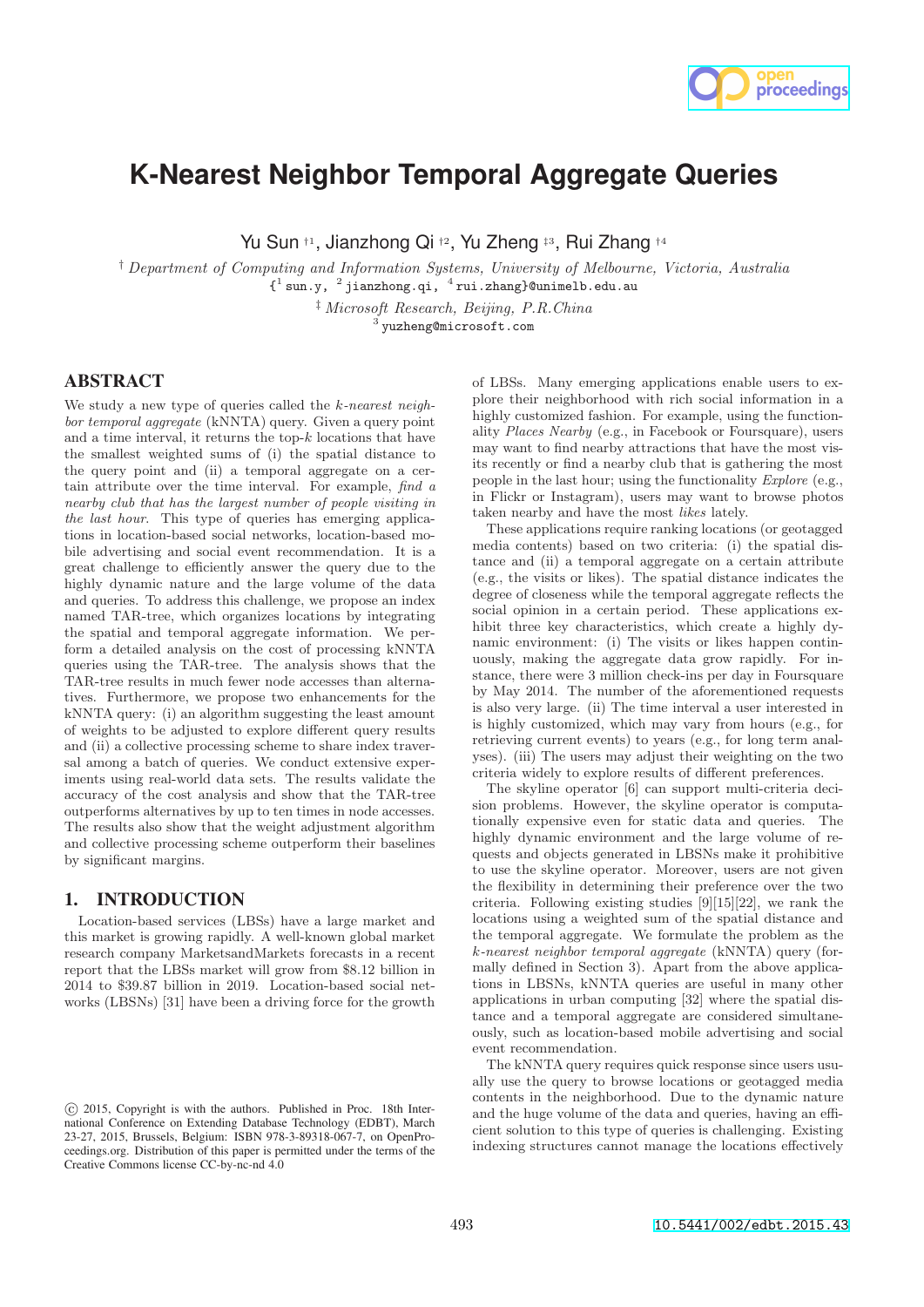based on both spatial closeness and temporal aggregate information simultaneously (detailed discussion in the related work, Section 2). To efficiently process the kNNTA query, we propose a novel index named the TAR-tree, in which the locations are organized by integrating the spatial and temporal aggregate information. We perform a detailed analysis on the cost of query processing using the TAR-tree. The analysis shows that the TAR-tree results in much fewer node accesses than alternatives that organize the locations based on only the spatial or the temporal aggregate information. The analysis can also be used as a cost model for query optimization. Furthermore, we propose two enhancements for the kNNTA query: (i) To help users explore results of different preferences, we propose an efficient algorithm suggesting the least amount of weights to be adjusted between the two criteria so that the query results will change. (ii) To handle large number of queries, we propose a collective processing scheme to share index traversal among a batch of queries. In summary, the main contributions of this paper are as follows.

- We propose a query called the  $k$ -nearest neighbor temporal aggregate (kNNTA) query to address emerging applications that requires ranking locations on both (i) the spatial distance and (ii) a temporal aggregate on a certain attribute.
- We propose a novel index named the TAR-tree to efficiently process the kNNTA query. We perform a detailed analysis on the cost of query processing using the TAR-tree, which shows that the TAR-tree results in much fewer node accesses than alternatives.
- We propose two enhancements for the kNNTA query: (i) an algorithm suggesting the least amount of weights to be adjusted to explore different query results and (ii) a collective processing scheme to share index traversal among a batch of queries.
- We conduct extensive experiments using real-world data sets. The results validate the accuracy of the cost analysis, and show that the TAR-tree outperforms alternatives by up to ten times in node accesses. The results also show that the weight adjustment algorithm and collective processing scheme outperform their baselines by significant margins.

The rest of the paper is organized as follows. Section 2 reviews related work. Section 3 formalizes the kNNTA query. Section 4 presents the TAR-tree. Section 5 discusses grouping strategies. Section 6 provides the analysis. Section 7 gives two enhancements. Section 8 reports the experiment results and Section 9 concludes the paper.

# 2. RELATED WORK

Queries. Previous spatial aggregate queries focus on the range aggregate [25], which returns the summarized information of POIs falling in a hyper rectangle (e.g., find the maximum or minimum weight among POIs intersecting the query rectangle). Temporal range aggregate queries [26] have also been studied, which add the temporal dimension to range aggregate queries (e.g., return the number of cars in the city center during the last hour). The kNNTA query differs from these queries in that (i) it returns the POIs rather than the aggregate value (e.g., the number of cars) and (ii) its aggregate is over the history of individual POIs (e.g., the check-in history) rather than spatial regions. Spatial keyword queries  $[9]$  retrieve the top- $k$  objects such that their locations are close to the query point and their textual descriptions are relevant to the query keywords. The kNNTA query differs from spatial keyword queries in that instead of the keywords query time intervals are given, and a dynamic aggregate attribute (e.g., the count of check-ins) rather than the textual relevance is considered. Given two data sets P and Q (queries), an aggregate nearest neighbor (aNN) query [19] retrieves the points in  $P$  that have the smallest aggregate distances to the points in  $Q$ . The aNN query aggregates on the distances of a group of points, different from the kNNTA query which aggregates in the time dimension. Therefore, the algorithms for aNN queries cannot apply. Many other types of queries aggregating on different objects such as moving objects [10][16], data streams [29] or locations [13][20][21] are also studied. These queries are all different from the kNNTA query, and hence the algorithms for them cannot apply.

Indexes. Indexes such as aR-tree [17] and aP-tree [25] were proposed to process range aggregate queries. They cannot be adapted to process the kNNTA query because only one aggregate is maintained. The kNNTA query requires the temporal aggregate over various time intervals. Papadias et al. [26] proposed the aRB-tree to process temporal range aggregate queries. The aRB-tree combines the R-tree and B-tree, making each entry of the R-tree point to a B-tree which stores historical aggregates of the entry over each timestamp. To address the distinct counting problem in aRB-tree, i.e., an object will be counted multiple times if it remains in the query rectangle for more than one timestamp, Tao et al. [24] proposed the sketch index which is similar to the aRB-tree but with the B-tree storing historical counting sketches of the regions in its subtree. The aRB-tree and sketch index cannot be adapted to process the kNNTA query when the epochs are of varied lengths, since the Btree cannot index time intervals. Even if the epochs are of equi-length, the aRB-tree and sketch index pay no attention to entry grouping strategies and group the entries based on only spatial extents, which, as will be shown in our analysis and experiments, is not effective for processing the kNNTA query. Sun et al. [23] divided the space into regular grid and proposed an adaptive multi-dimensional histogram (AMH) to answer temporal range aggregate queries. AMH cannot be adapted to answer the kNNTA query either, since the histogram buckets only maintain the aggregate and cannot retrieve individual POIs. Even if we use extremely fine granularity such that each cell in the grid only contains one POI, the buckets are grouped mainly by the aggregate dimension which, as will be shown, is also an ineffective strategy. Cong et al. [9] proposed the IR-tree for spatial keyword queries by integrating the R-tree and inverted indexes. Variants of the IR-tree, such as DIR-tree, group the R-tree entries by minimizing a weighted sum of the spatial closeness and text similarities, which is not optimal since it introduces another parameter, precludes existing optimization techniques for Rtree and makes it difficult to estimate the query processing cost. When designing the TAR-tree, our main focus is to develop a robust and effective grouping strategy. Many other spatial indexes [14][30] for nearest neighbor queries are also proposed. These indexes cannot be adapted to process the kNNTA query as they only focus on the spatial dimensions and are unable to tackle the temporal aggregate.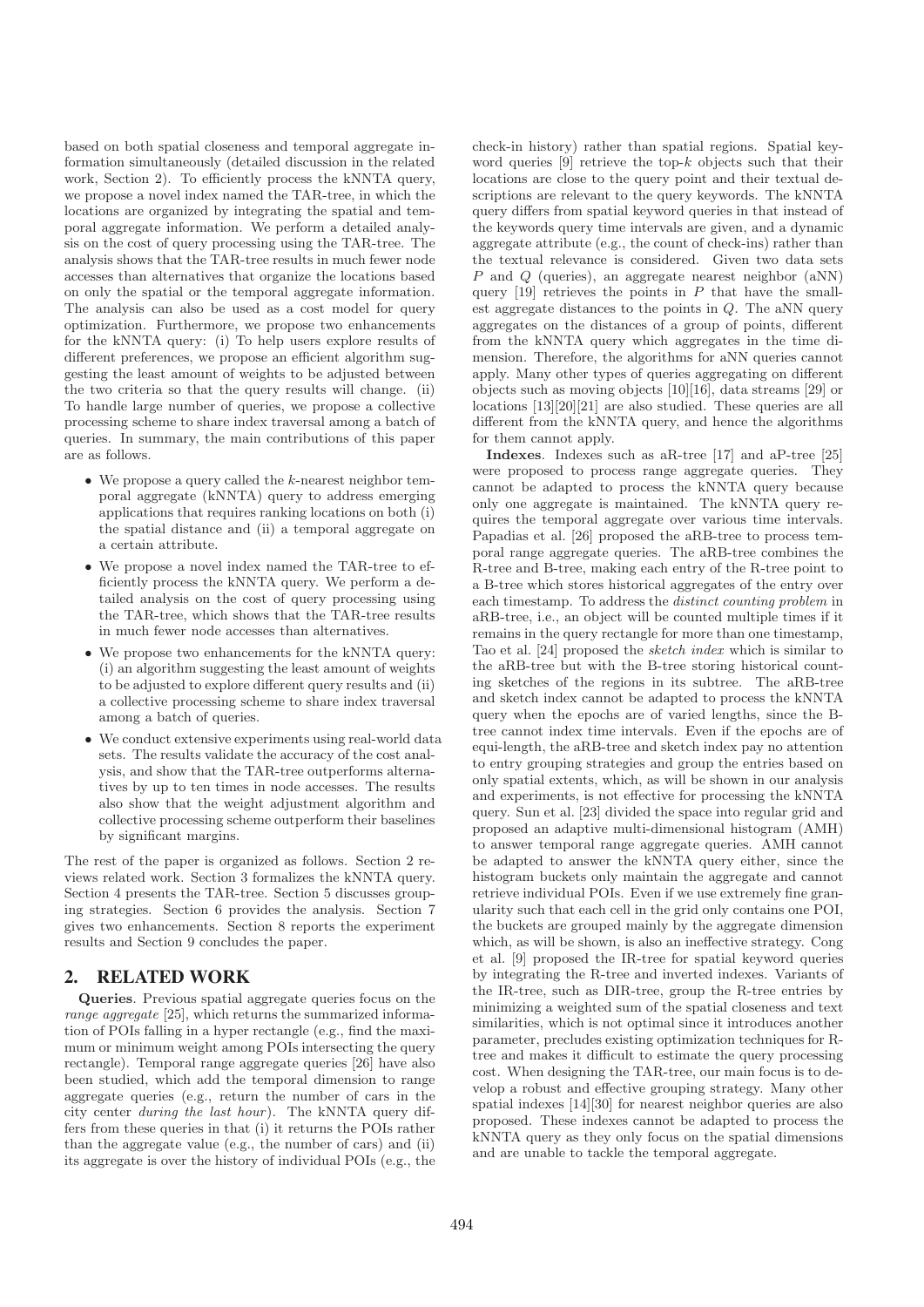# 3. PROBLEM FORMULATION

### 3.1 Query Definition

The locations, which may have spatial extents, are hereafter termed as points-of-interest (POIs). The visits, likes, and so on are termed as checked-ins. A k-nearest neighbor temporal aggregate (kNNTA) query returns the top-k POIs based on a weighted sum of (i) the spatial distance to the query point and (ii) a temporal aggregate on the check-ins over a time interval. More precisely, we rank the POIs by a function  $f$  that computes the ranking score of a POI  $p$  as

$$
f(p) = \alpha_0 d(p, q) + \alpha_1 (1 - g(p, \mathcal{I}_q)), \tag{1}
$$

where  $\alpha_i > 0$  (a constant) is the weight,  $0 \leq d(p, q) \leq 1$  is the normalized Euclidean distance between  $p$  and the query point q, and  $0 \leq q(p, \mathcal{I}_q) \leq 1$  is the normalized temporal aggregate of p over a query time interval  $\mathcal{I}_q$ . We use the weighted sum due to its simplicity and common usage in the literature [9][15][22], although the same result can be achieved by any monotonic function on the two criteria. We normalize the spatial distance  $d(p, q)$  and temporal aggregate  $g(p, \mathcal{I}_q)$  by dividing each by its *range* (i.e., maximum − minimum), so that the value is in the range [0, 1]. The normalization prevents one criterion from overpowering the other if it has a relatively large value. Without loss of generality, we let  $\alpha_0 + \alpha_1 = 1$ , since the ranking does not change if  $\alpha_0$  and  $\alpha_1$  is multiplied by a positive constant. The smaller the ranking score is, the higher  $p$  ranks and the better it suits the query.

The temporal aggregate can be count, min, max, sum or *average* (i.e.,  $\frac{sum}{count}$ ). In this paper, we focus on the aggregate that counts the number of check-ins at a POI, but the methods easily extend to other aggregates. In the rest of this paper, we omit "temporal" when the context is clear and simply use "aggregate" to refer to the "temporal aggregate". Let  $t_0$  be the starting of the application and  $t_c$  be the current time. We discretize the time axis in to epochs. Each epoch may be a second, an hour or of varied lengths (e.g., one hour, two hours, four hours, eight hours and so on) depending on the application. The aggregate  $g(p, \mathcal{I}_q)$  is computed by adding up the number of check-ins at  $p$  whose epoch intersects  $\mathcal{I}_q$ . We summarize the definition of the kNNTA query as follows.

DEFINITION 1. K-Nearest Neighbor Temporal Aggregate (kNNTA) Query. Given a query point and a time interval, a k-nearest neighbor temporal aggregate query returns a set  $R$  of  $k$  POIs with the minimum ranking scores computed by the ranking function f given by Equation 1, *i.e.*,  $\forall p \in \mathcal{R} \text{ and } p' \in \mathcal{P} \setminus \mathcal{R}, f(p) \leq f(p').$ 

# 3.2 A Straightforward Approach

Figure 1 gives an example. The circles are the POIs. Table 1 presents the number of check-ins that each POI has in epochs  $[t_0, t_1)$ ,  $[t_1, t_2)$  and  $[t_2, t_c]$ , respectively. A kN-NTA query is issued with a query point  $q$  denoted by the small square, a time interval  $[t_0, t_c]$ ,  $\alpha_0 = 0.3$  ( $\alpha_1 = 0.7$ ) and  $k = 1$ . The ranking score of **e** is computed by  $f(\mathbf{e}) =$  $0.3 \cdot \frac{2.24}{15.6} + (1 - 0.3) \cdot (1 - \frac{2}{12}) = 0.626$ , where 2.24 is the Euclidean distance between  $e$  and  $q$ , 15.6 is the maximum distance between any two points in the space, 2 is the aggregate at e over  $[t_0, t_c]$  and 12 is the maximum aggregate

|                                 | POI          |                | $t_0 \rightarrow t_1 \rightarrow$ | $t_2 \rightarrow$ |
|---------------------------------|--------------|----------------|-----------------------------------|-------------------|
|                                 | $\mathbf{a}$ |                |                                   |                   |
|                                 | $\mathbf b$  |                | ∩                                 |                   |
|                                 | C            | $\overline{2}$ | $\overline{2}$                    | っ                 |
|                                 | d            | $\overline{2}$ | $\Omega$                          |                   |
|                                 | e            |                |                                   |                   |
|                                 |              | 3              | 5                                 |                   |
|                                 | g            | $\overline{2}$ | 3                                 |                   |
|                                 |              |                |                                   |                   |
|                                 |              | $\overline{2}$ | $\overline{2}$                    | 2                 |
|                                 |              | $\overline{2}$ |                                   |                   |
|                                 |              |                |                                   |                   |
|                                 |              |                |                                   |                   |
| Figure 1: POIs and the Table 1: |              |                | Aggregate                         |                   |

query point distribution among all POIs. We obtain f as the query result, whose spatial distance to q equals 3 and aggregate equals  $3+5+4=12$ .

The ranking score of f is  $0.3 \cdot \frac{3}{15.6} + (1-0.3) \cdot (1-\frac{12}{12}) = 0.058$ . To handle the kNNTA query, a straightforward approach is sequential scan. Assume that the check-ins have already been counted within each epoch (as shown in Table 1). We first add up the number of check-ins in each epoch in the query time interval and obtain the aggregate for each POI. We then compute the ranking score of each POI, and return the top-k POIs. The time complexity is  $\mathcal{O}(m'\mathcal{N}+\mathcal{N}\log m+$  $k \log N$ , where m' is the number of epochs in the query time interval,  $N$  is the number of POIs,  $m$  is the number of epochs in  $[t_0, t_c]$  (e.g., 3 in the above example) and k is the number of returned POIs. Both  $N$  and  $m'$  are very large in real social networks. For instance,  $\mathcal{N} = 60,000,000$  in the LBSN Foursquare, and  $m' = 8,760$  if the query time interval is one year and each epoch is one hour. The high cost makes this approach inapplicable in real applications.

# 4. INDEX DESIGN

We design an index called the *temporal aggregate R*-tree (TAR-tree) to efficiently process the kNNTA query.

#### 4.1 Index Structure

The TAR-tree is a variant of the R-tree.The algorithms for indexing the spatial extents of the POIs remain the same. A leaf entry is a minimum bounding rectangle (MBR) enclosing a POI. A leaf node contains a number of leaf entries. An entry in an internal node points to a child node (leaf node or internal node), and has an MBR enclosing the MBRs contained in the child node.

The difference between the TAR-tree and R-tree is that each entry of the TAR-tree also points to a temporal index. The temporal index stores the non-zero aggregate (at least one check-in) over each epoch, and keeps each record as a triple  $\langle t_s, t_e, aqq \rangle$ , where  $t_s$  is the start time and  $t_e$  is the end time of the epoch, and *agg* is the aggregate value during the epoch. For brevity, we refer to the temporal index as the TIA (temporal index on the aggregate). The TIA of a leaf entry stores the aggregate of the POI it contains. The TIA of an internal entry stores the largest aggregate value of the TIAs in the child node for each epoch. For example, if two TIAs are in the child node and they store records  $\{\langle t_0, t_1, 2\rangle, \}$  $\langle t_1, t_2, 2 \rangle, \langle t_2, *, 2 \rangle$  and  $\{ \langle t_0, t_1, 2 \rangle, \langle t_1, t_2, 3 \rangle, \langle t_2, *, 1 \rangle \},$  respectively, then the TIA of the internal entry pointing to this node stores the records  $\{\langle t_0, t_1, \max\{2, 2\}\rangle, \langle t_1, t_2, \max\{2, 3\}\rangle,$  $\langle t_2, \ast, \max\{2, 1\} \rangle$ . Any temporal index can be used to implement the TIA. We have used the disk-based multi-version B-tree [2] in our implementation as it has been proven to be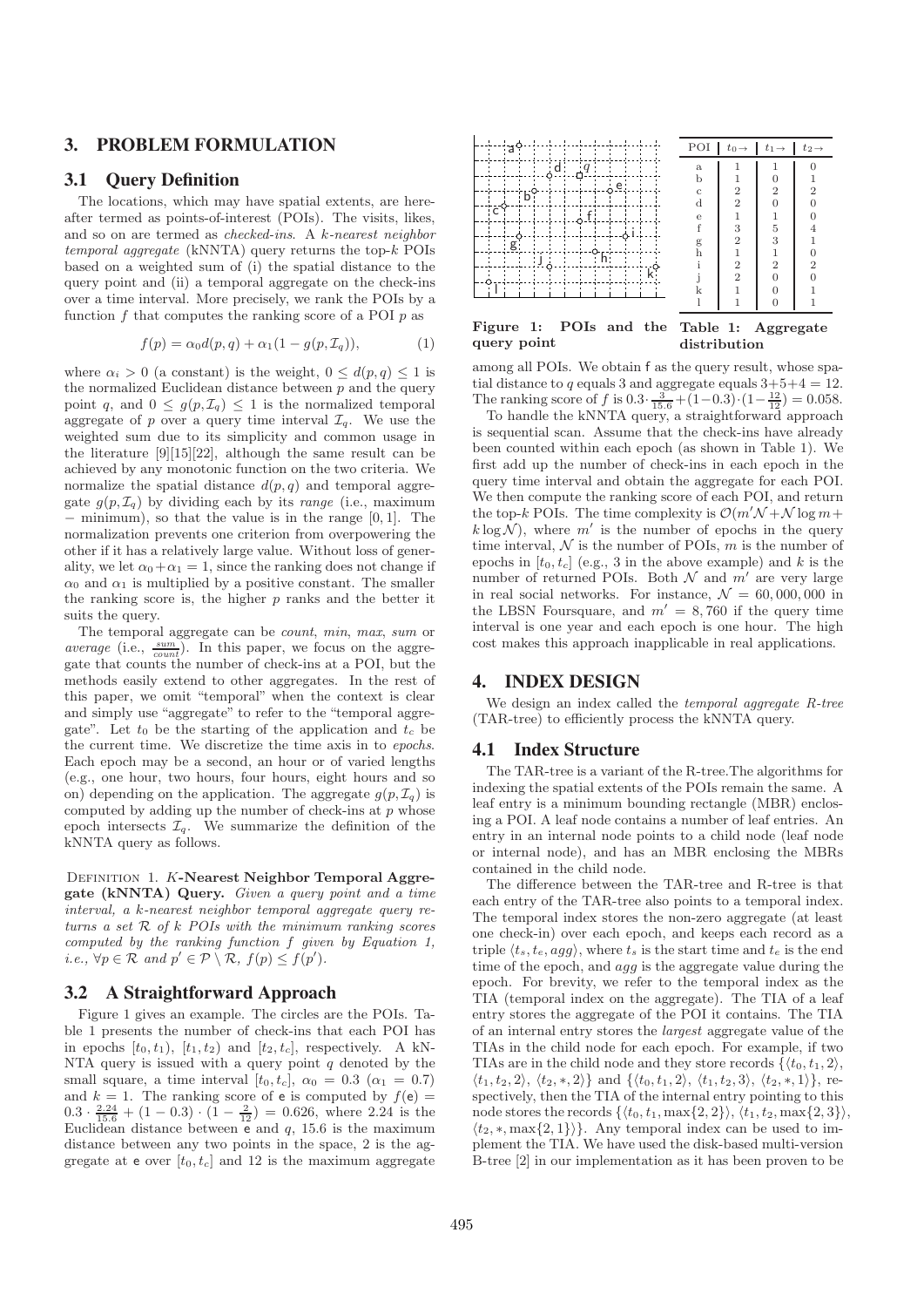

asymptotically optimal.

In most applications, the aggregate update (i.e., inserting check-ins) is much more frequent than the spatial update (i.e., inserting POIs). We maintain the spatial and aggregate information in different components to enable quick digestion of new check-ins. Figure 2 presents an example of TAR-tree indexing the POIs shown in Figure 1. Figure  $2(a)$ shows the MBRs of the entries. Figure 2(b) shows the index structure. The temporal records indexed by TIAs are enclosed by dashed lines. Empty lines in the TIAs mean that no records are stored for the epoch due to a zero aggregate. As we will see, the most important aspect for TAR-tree to efficiently process the kNNTA query is the strategy to group the entries. We will discuss the entry grouping strategy in Section 5.

# 4.2 Index Maintance

We briefly discuss how to insert check-ins and POIs. Deletion is the same as R-tree and hence omitted.

Inserting Check-ins. When an epoch ends, we compute the aggregate of each POI by the check-ins (in this epoch), and then insert the non-zero aggregates in a batch fashion. Specifically, starting from the root node of TAR-tree, if an entry contains a POI whose aggregate is non-zero, we traverse the sub-tree rooted at the entry recursively. When reaching a leaf node, we store the non-zero aggregate into the POI's TIA, and return the largest aggregate in this node to the parent. Such an update procedure is efficient, since we only traverse part of the R-tree (which can be kept in main-memory) and insert only one record into the TIA.

Inserting POIs. When we insert a POI, the inserted path in TAR-tree is determined by the entry grouping strategy (which will be discussed in Section 5). For each entry in the inserted path, we update its MBR to include the POI, and update its TIA if in an epoch the aggregate of the POI is larger. If the insertion causes some POIs to be reinserted, we first remove these POIs from the TAR-tree, update the MBRs and TIAs in the inserted path, and then insert these POIs as described above. If the insertion causes some node to split, we redistribute the entries in the node by the entry grouping strategy.

# 4.3 Query Processing

We use the *best-first* search (BFS) [12] for query processing, which works as follows: (i) the entries in the root node are first inserted into a priority queue, in which the priority is determined by the entry's ranking score (detailed in the next paragraph), and then (ii) the front entry of the queue is ejected. If the entry is a leaf entry, the POI it contains is added to the result list; otherwise, each of its child entries is inserted into the queue. (iii) Step (ii) is repeated until  $k$ POIs are obtained.

The ranking score of an entry  $e$  is the weighted sum of the spatial distance from the query point to the MBR of e and the aggregate computed by the TIA of e. Given a query time interval  $\mathcal{I}_q$ , the TIA returns the records whose time interval  $[t_s, t_e]$  is contained in  $\mathcal{I}_q$ . We obtain the aggregate over  $\mathcal{I}_q$  by adding up the *agg* field of each returned record.

According to [12], the BFS produces correct query results as long as the entry's priority is computed by a consistent function. For the TAR-tree, the consistence can be expressed as: if  $e_c$  is an entry in the node pointed by entry e, then  $f(e) \leq f(e_c)$ . We prove the consistency of the ranking function f as follows.

PROPERTY 1. Given any query point q and query time interval  $\mathcal{I}_q$ , we have  $f(e) \leq f(e_c)$ , where  $e_c$  is a child entry of entry e in the TAR-tree.

PROOF. We have  $f(e) = \alpha_0 d(e, q) + \alpha_1 (1 - g(e, \mathcal{I}_q))$ . Due to the TAR-tree design, it follows that  $d(e, q) \leq \min_{e_c \in e} d(e_c, q)$ and  $g(e, \mathcal{I}_q) \geq \max_{e \in \mathcal{E}_q} g(e_c, \mathcal{I}_q)$ . Therefore,

$$
f(e) \leq \alpha_0 \min_{e_c \in e} d(e_c, q) + \alpha_1 (1 - \max_{e_c \in e} g(e_c, \mathcal{I}_q))
$$
  
 
$$
\leq \alpha_0 d(e_c, q) + \alpha_1 (1 - g(e_c, \mathcal{I}_q)) = f(e_c) \ \forall e_c \in e,
$$

i.e.,  $f(e) \leq f(e_c)$ .  $\Box$ 

### 5. ENTRY GROUPING STRATEGIES

We now discuss the strategies for grouping the TAR-tree entries. As proved above, the BFS will provide the correct query results on the TAR-tree no matter which grouping strategy is used. The BFS has been proven to be optimal per TAR-tree instance in that only the TAR-tree nodes that intersect the search region will be accessed by the BFS [4]. However, different entry grouping strategies may result in different TAR-tree instances and hence vastly different number of node accesses. The performance of the BFS on the TAR-tree is roughly proportional to the number of accessed nodes, since similar operations are performed on each accessed node and the TAR-tree is most likely disk resident due to its large size as we discussed in Section 4.1. Therefore, we aim at minimizing the node extents in the TAR-tree so that fewer nodes are accessed by the BFS.

# 5.1 Two Straightforward Strategies

Since the TAR-tree is a variant of the R-tree, one straightforward strategy is to group the entries based on the spatial extents as R-tree does. Here we briefly review the grouping method of  $R^*$ -tree [3]. When inserting a POI, we choose the entry that has the least overlap with other entries after containing the POI, if the entry points to a leaf node. If the entry points to an internal node, we choose the one that has the least area enlargement after including the POI. When a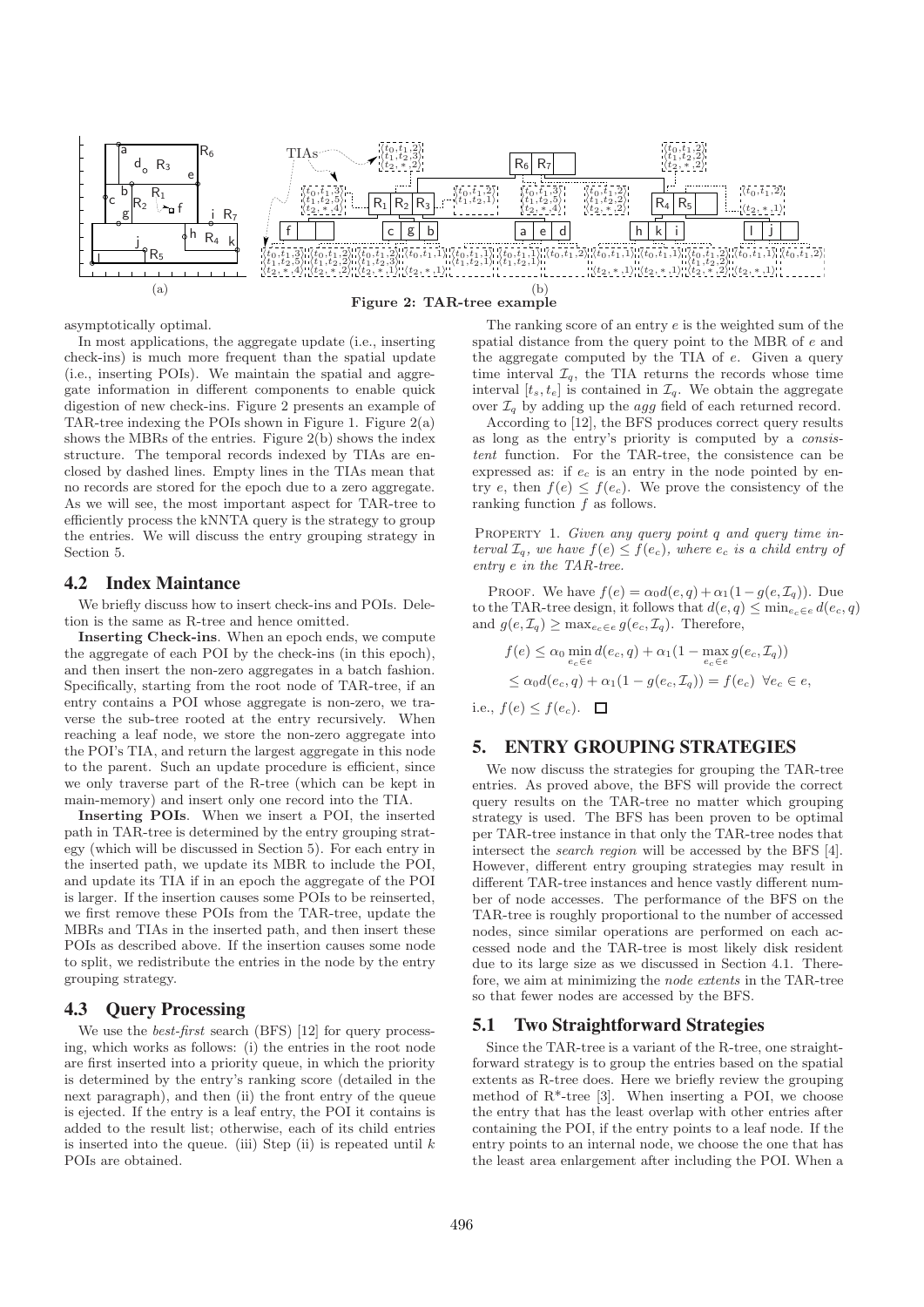node incurs overflow and this is the first time overflow happens in this level, we reinsert several entries of the node. When a node splits, we first choose a split axis, along which the sum of all possible new MBR margins is minimized. We then redistribute the entries (along the chosen split axis) such that the two new nodes have the minimum overlap.

Another straightforward strategy is to group the entries that have similar aggregate distributions. The similarity or distance between two aggregate distributions can be measured by the Manhattan distance (or Earth mover's distance and the like). For example, in Table 1, the distance between the TIA of c and TIA of g equals  $0+1+1=2$ , while the distance between the TIA of c and TIA of l equals  $1+2+1=4$ . When a POI is added, we insert the POI into the node that has the smallest distance to it. When a node splits, we redistribute the entries such that the distance between the two new nodes is maximized.

## 5.2 Integral 3D Strategy

As our analysis and experiments will show, the above two entry grouping strategies are not effective. We propose to group the entries by integrating the spatial and aggregate information to minimize the node extents. Specifically, we group the entries as 3-dimensional bounding boxes, in which two are the spatial dimensions and the third is a dimension capturing the aggregate information. As the aggregate information is distributed as aggregate values in many epochs. Here the trick lies in how to sufficiently represent the aggregate information as a single value (i.e., the coordinate of the third dimension). We have designed the third dimension as the following value

$$
\widehat{\lambda}_p = \frac{1}{m} \sum_{i=1}^m v_i,
$$

where m is the number of epochs in  $[t_0, t_c]$  and  $v_i$  is the aggregate value in the  $i^{th}$  epoch (and as usual the bounding box of an internal entry encloses the bounding boxes of its child entries). This value is an estimate of the expected number of check-ins at the POI  $p$  contained by the leaf entry in an epoch (because we can model the number of check-ins at a POI in an epoch using the Poisson distribution). If two entries have similar such values, they may also have similar aggregates over the query time interval. It can significantly reduce the node extents if we group the entries having both similar spatial distances to the query point and similar aggregates over the query time interval.

Since the two types of information are of very different nature and do not have a unified domain range, when using this strategy, we normalize the spatial and aggregate dimensions by the ranges of their domains, respectively. In particular, to align with the ranking function, the normalized coordinate  $z_p$  of the third dimension for a leaf entry equals  $z_p = 1 - \frac{\lambda_p}{\max_p}$  $\frac{\lambda_p}{\max_p \widehat{\lambda}_p}$ . Note that only when we group the entries they are treated as 3-dimensional bounding boxes. When processing the kNNTA query, the spatial extents of the entry are obtained from the MBR and the aggregate from the TIA.

# 6. COST ANALYSIS AND COMPARISON OF GROUPING STRATEGIES

In this section, we analyze the query processing cost using

Table 2: Powerlaw fitting

| Data       | n         |      | $\hat{x}_{min}$ | <i>p</i> -value |
|------------|-----------|------|-----------------|-----------------|
| <b>NYC</b> | 72,273    | 3.20 | 31              | 0.68            |
| LA         | 45,591    | 3.07 | 16              | 0.18            |
| GW         | 1,280,969 | 2.82 | 85              | 0.29            |
| <b>GS</b>  | 182,968   | 2.19 | 59              | 0.21            |

the TAR-tree (with our proposed integral 3D entry grouping strategy). Through the cost analysis, we show that the TARtree results in much fewer node accesses than alternatives that use the other two grouping strategies. The analysis can also be used as a cost model for query optimization purposes. As mentioned before, we measure the cost by the number of node accesses. In the BFS, the accessed nodes are those intersecting the query search region, which is in turn determined by the data distribution. Therefore, we first analyze the distribution of the aggregate data in Section 6.1, and then estimate the search region and the number of node accesses in Sections 6.2 and 6.3, respectively. We compare the three entry grouping strategies in Section 6.4.

#### 6.1 Distribution of the Aggregate Data

Like many other types of data in real life [8], we observe that the aggregate value (i.e., the number of POIs having a certain aggregate value) follows the power-law distribution very well. Let the discrete random variable  $X$  be the count aggregate over a certain time interval, among the aggregates of all POIs, the probability that  $X$  has an observed value  $x$ is computed by

$$
p(x) = \Pr(X = x) = Cx^{-\beta},
$$

where  $C$  is a normalization constant. The power-law indicates that a small number of the POIs having a large proportion of the check-ins (roughly 80% of the check-ins are at 20% of the POIs). We test the power-law hypothesis on four real LBSN data sets (detailed at the beginning of Section 8) with the method in [8]. We list in Table 2 the results from the fitting of a power-law to each of the data sets, where  $n$ is the number of the tested POIs,  $\hat{\beta}$  is the estimated scaling parameter,  $\hat{x}_{min}$  is the estimated lower-bound to the powerlaw behavior and p-value is the goodness-of-fit indicator. It is suggested in [8] that the power-law hypothesis is ruled out if p-value is less than or equal to 0.1. Since the p-values of the four data sets are all clearly larger than 0.1, we argue that they all follow the power-law very well.

# 6.2 Estimation of the Query Search Region

Similar to the k-nearest neighbor query, the search region of the kNNTA query is determined by the ranking score of the  $k^{th}$  POI, which is denoted by  $f(p_k)$ . For ease of exposition, we describe the ranking score and search region in a normalized 3-dimensional unit cube, where two are the spatial dimensions and the third is the aggregate dimension. Figure 3 illustrates the ranking score with the query example in Section 3.2. The line segment  $\overline{q\mathbf{g}'}$  represents the normalized spatial distance and  $\overline{gg'}$  represents the normalized aggregate of g. The ranking score of g equals  $\alpha_0 |\overline{qg'}| + \alpha_1 |\overline{gg'}|$ .

In the 3-dimensional unit cube, the query search region is of a cone shape. Its height and base radius, denoted by  $h_l$ and  $r_0$ , are computed by

$$
r_0 = \frac{f(p_k)}{\alpha_0} \quad \text{and} \quad h_l = \frac{f(p_k)}{\alpha_1},
$$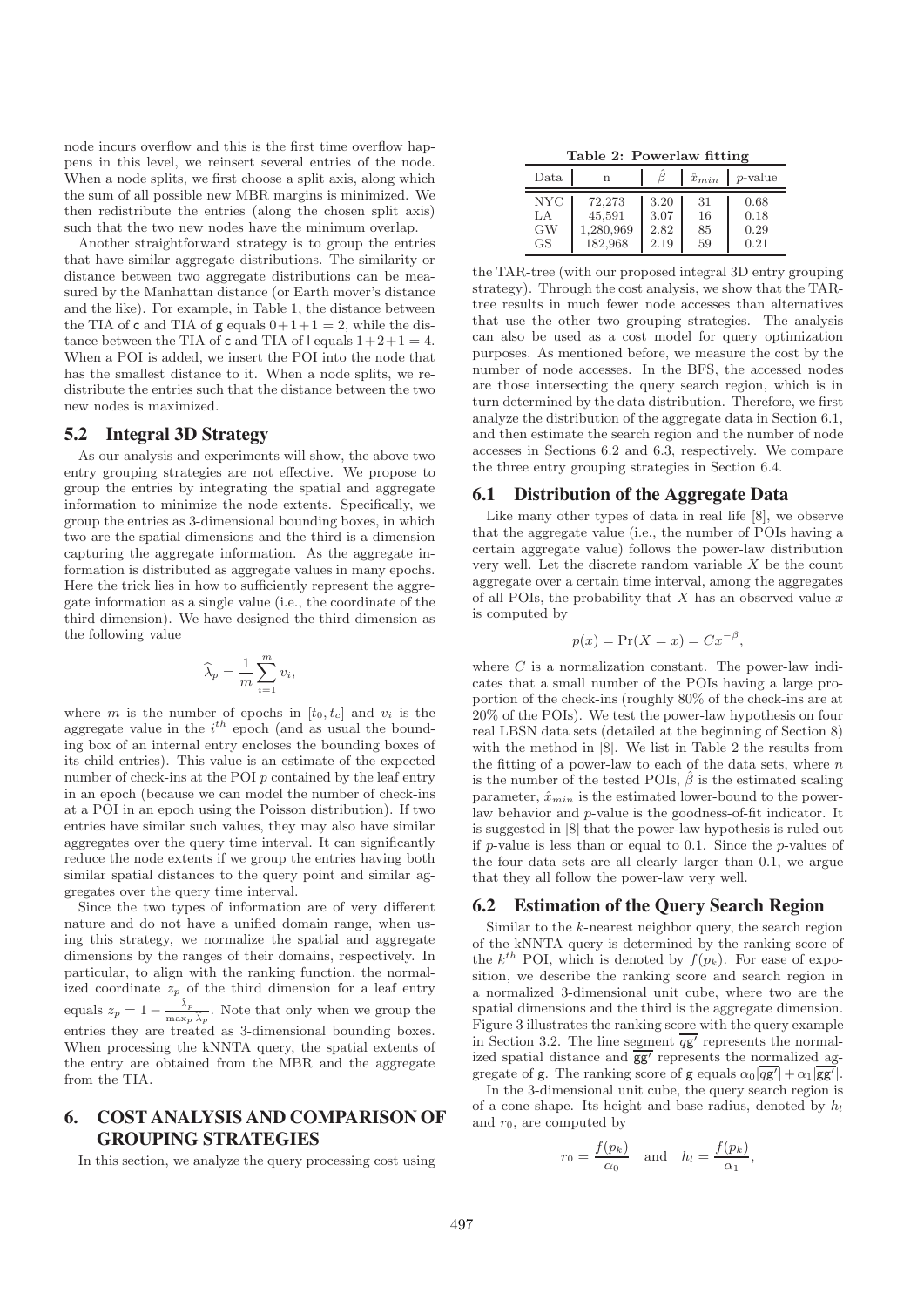

Figure 3: Cost analysis example

respectively. For example, in Figure 3, the cone illustrates the search region. Recall that in the query example we have  $\alpha_0 = 0.3$ ,  $\alpha_1 = 0.7$  and  $f(p_k) = 0.058$ , which implies that  $r_0 = 0.192$  and  $h_l = 0.082$ . By definition, k POIs are in the search region. For instance, in the above example  $k = 1$  and only f is in the search region. If  $k = 2$ , the search region will expand until it reaches a second POI. We use this property to estimate the size of the search region.

We observe that in the 3-dimensional unit cube, the POIs are only on a few layers at a specific height. Moreover, the number of such layers is countable. This is because the aggregate values (before normalization) are integers representing the number of check-ins. For example, in Figure 3, the POIs are only on three layers: a, b, d and so on have an aggregate value 2, and thus are on the layer at height  $1 - \frac{2}{12} = 0.83$ ; c, g and i are on the layer at height  $1-\frac{6}{12}=0.5$ ; and f and the query point q are on the layer at height 0. For simplicity, we denote each layer by the aggregate value  $x$ . By the power-law distribution, the probability  $p(x)$  that a POI has an aggregate value x is computed by

$$
p(x) = \frac{x^{-\beta}}{\zeta(\beta, x_{min})}
$$

,

where

$$
\zeta(\beta, x_{min}) = \sum_{i=0}^{\infty} (i + x_{min})^{-\beta}
$$

is the Hurwitz zeta function [8]. The expected number of POIs on layer x, which is denoted by  $\mathcal{N}(x)$ , is computed by

$$
\mathcal{N}(x) = \mathcal{N} \cdot p(x),
$$

where  $N$  is the total number of POIs. Let the horizontal cross-section of the search region cut by layer x be  $\mathcal{D}(q, r_x)$ . The radius  $r_x$  of  $\mathcal{D}(q, r_x)$  is computed by

$$
r_x = \frac{h_l - h_x}{h_l} \cdot r_0,
$$

where  $h_x$  is the height of layer x. Assume that the POIs are uniformly distributed on each layer. We can estimate the expected number of POIs in  $\mathcal{D}(q, r_x)$  by  $\mathcal{N}(x) \cdot \pi r_x^2$ . However, the boundary effects cannot be neglected. Boundary effects represent the problem that some parts of the search region lie out of the 3-dimensional unit cube (e.g., when  $k = 2$  in the above example). Taking the boundary effects into account, according to [4], the expected number of POIs bounded by  $\mathcal{D}(q, r_x)$  is computed by

$$
\mathcal{N}(x) \cdot E[S_{\mathcal{D}(q,r_x)\cap U_x}],
$$

where  $E[S_{\mathcal{D}(q,r_x)\cap U_x}]$  is the expected area that  $\mathcal{D}(q,r_x)$  intersects layer  $x$ . Assuming that the query point is uniformly distributed, according to [27], we can approximate



Figure 4: Node accesses estimation example

 $E[S_{\mathcal{D}(q,r_x)\cap U_x}]$  by

$$
\begin{cases} \left(\sqrt{\pi} \cdot r_x - \frac{\pi r_x^2}{4}\right)^2, & \sqrt{\pi} \cdot r_x < 2\\ 1, & otherwise. \end{cases}
$$

Adding up the number of POIs bounded by the cross-section on each layer,  $f(p_k)$  can be estimated by solving the following equation:

$$
k = \sum_{x=\Omega}^{\infty} \mathcal{N}(x) \cdot E[S_{\mathcal{D}(q,r_x)\cap U_x}],
$$

where  $\Omega$  is the minimum aggregate value.

# 6.3 Estimation of the Number of Node Accesses

We estimate the number of node accesses by computing the number of nodes intersecting the search region. Without loss of generality, we only estimate the number of leaf nodes intersecting the search region since the number of internal nodes is much smaller than the number of leaf nodes. Also, the following analysis applies to internal nodes straightforwardly. The main challenge in the estimation is that the node extents are not uniform along the aggregate dimension due to the power-law distribution. The unit cube is divided into several bands along the aggregate dimension (computing the range of each band is detailed below). For example, in Figure 4, each square represents the extents of a node. The squares are small among higher layers and large among lower layers. The nodes of different extents form three bands. We first estimate the node extents and then the number of node accesses in each band.

Following existing cost analyses on the R-tree [12][5][27], we assume that the leaf nodes are of a cubic shape. We estimate the node extents by the extent along the aggregate dimension and the extents along the spatial dimensions. Starting from the top layer  $x$ , we proceed downward along the aggregate dimension. When we reach layer  $y$ , the node height equals  $\Delta h = h_x - h_y$ . Meanwhile, according to [5] the node extents along the spatial dimensions equal

$$
S_y = \left(1 - \frac{1}{f}\right) \left(\min\left\{\frac{f}{\sum_{i=x}^y \mathcal{N}(i)}, 1\right\}\right)^{\frac{1}{2}},
$$

where  $f$  is the fanout (the average number of entries in a node which typically equals 69% of the node capacity [28]). We obtain the node extents by solving the equation  $S_y = \Delta h$ (or  $S_y - \Delta h < \epsilon$ ). We refer to the space from layer x to layer  $y$  as a *band* (as shown in Figure 4). We then compute the expected number of nodes accesses in this band. The probability  $P_y$  that a node in a band intersects the search region is computed by the Minkowski sum [5] of the node extents  $S_y$  and the cross-section  $\mathcal{D}(q, r_y)$  cut by the layer  $y$  (as illustrated in Figure 4). Taking the boundary effects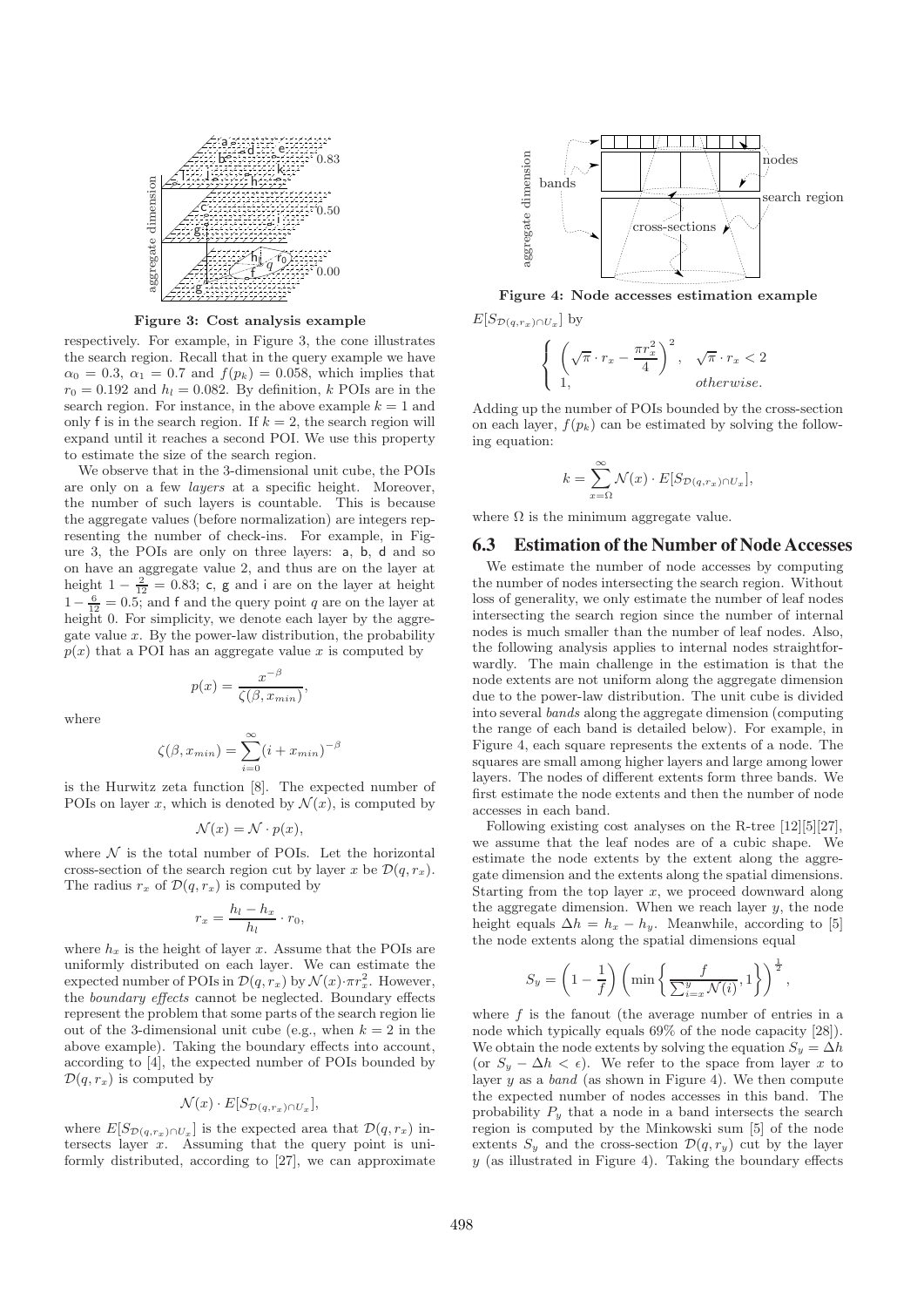

Figure 5: Entry grouping examples

into account, according to [27],  $P_y$  can be estimated by

$$
P_y = \begin{cases} \left(\frac{4L_y - (L_y + S_y)^2}{4(1 - S_y)}\right)^2, & L_y + S_y < 2, \\ 1, & otherwise, \end{cases}
$$

where

$$
L_y = \left[ \sum_{i=0}^{2} \left( \binom{2}{i} \cdot S_y^{2-i} \cdot \frac{\sqrt{\pi^i}}{\Gamma(i/2+1)} \cdot r_y^i \right) \right]^{\frac{1}{2}}.
$$

The expected number of node accesses  $NA<sub>y</sub>$  in this band is thus computed by

$$
NA_y = \frac{\sum_{i=x}^{y} \mathcal{N}(i)}{f} \cdot P_y,
$$

where  $\frac{\sum_{i=x}^{y} \mathcal{N}(i)}{f}$  is the number of nodes in this band. We then proceed with  $x = y + 1$  and repeat the above steps until all layers are processed. The expected number of leaf node accesses, denoted by  $NA(\alpha, k)$ , equals the sum of the number of node accesses computed in each band, i.e.,

$$
NA(\alpha, k) = \sum_{y} NA_y.
$$

#### 6.4 Comparison of Entry Grouping Strategies

Based on the above analysis (which is validated by our experiments), we qualitatively compare the three grouping strategies (discussed in Section 5).

If we use the spatial extents to group the entries, the nodes have weak pruning power in the aggregate dimension. The reason is that the nodes will be of a hyper-rectangle shape due to the power-law distribution. For example, in Figure 5(a) the hyper-rectangles represent the nodes. The lower part of such a node may intersect the search region with a high probability. The entries at the top of the unit cube are less likely to contain query results, however, they are accessed if the lower part of the node intersects the search region. The power-law indicates that 80% of the entries are at the top of the unit cube, and hence many nodes will be accessed unnecessarily.

If we use the aggregate distribution to group the entries, the nodes have weak pruning power in the spatial dimensions. This is because the nodes will cover a large space in the spatial dimensions since the spatial proximity is not considered. For example, Figure 5(b) shows the rectangles on each layer representing the nodes. We can see that they have large extents in the spatial dimensions and will be accessed with a high probability provided the height of the search region is greater than the layer containing the node.

The above drawbacks can be avoided when we use the integral 3D strategy. The node extents will follow a powerlaw-like distribution as shown in Figure 4. The nodes hence retain the pruning power of both spatial and aggregate dimensions. Therefore, the TAR-tree results in much fewer node accesses than alternatives that organizes entries using only the spatial proximity or the aggregate distribution.

### 7. ENHANCEMENTS FOR THE QUERY

In this section, we propose two enhancement techniques for the kNNTA query. In Section 7.1, we present an algorithm suggesting the least amount of weights to be adjusted that can cause the query results to be changed. In Section 7.2, we present a collective processing scheme to share the index traversal among a batch of queries.

# 7.1 Suggesting the Minimum Weight Adjustment

New users of the kNNTA query may have difficulty in setting the weights between the spatial distance and aggregate properly. They may adjust the weights to explore different results. It is discouraging if the results remain the same after the weights have been changed. We tackle this problem by suggesting the users the minimum weight adjustment that can change the current results (here, changing the results refers to changing the POIs in the kNNTA answer set).

A few existing studies proposed algorithms retaining the  $top-k$  results instead of changing the results. For example, Mouratidis et al. [15] proposed an algorithm that computes the immutable regions which is defined as the widest range of  $\alpha_i$  that preserves the top-k results (assuming that the other weight  $\alpha_{1-i}$  is kept constant). Soliman et al. [22] studied finding the maximal hypersphere centered at the weight vector  $[\alpha_0, \alpha_1]^T$  such that each vector in the hypersphere preserves (including the order) the top- $k$  results. These algorithms do not apply since they cannot compute the weight adjustment to change the top-k results.

To solve this problem, we first rewrite the ranking function  $f(p)$ . Let the POIs be ranked in a list. We denote the  $i^{th}$ ranked POI by  $p_i$  and rewrite the ranking function of  $p_i$ by  $f(p_i) = \alpha_0 s_{i,0} + \alpha_1 s_{i,1}$ , where  $s_{i,0} = d(p_i, q)$  and  $s_{i,1} =$  $1 - g(p_i, \mathcal{I}_q)$ . For simplicity, we focus on the adjustment of  $\alpha_0$  (since  $\alpha_1 = 1 - \alpha_0$ ). Given a top-k POI  $p_i$  ( $i \leq k$ ) and a lower ranked POI  $p_j$   $(j > k)$ , where  $f(p_i) < f(p_j)$ , we obtain a value range of  $\alpha_0$  such that for any  $\alpha'_0$  in the range, a ranking function  $f'(p)$  defined by  $\alpha'_0$  satisfies  $f'(p_i)$  $f'(p<sub>j</sub>)$ . For example, in the ranking list in Table 3, we have  $\alpha_0 = \alpha_1 = 0.5$  and  $k = 2$ . To let  $f'(p_1) > f'(p_3)$ , we need  $\alpha'_0 > \frac{5}{6}$ . To let  $f'(p_1) > f'(p_6)$ , we need  $\alpha'_0 < \frac{1}{8}$ . We refer to the boundary of the range as the weight adjustment, denoted by  $\gamma_{i,j}$ . Let  $\delta_{i,j,t} = s_{i,t} - s_{j,t}$  for  $t = 0,1$ . When  $\delta_{i,j,0} \cdot \delta_{i,j,1} < 0$ ,  $\gamma_{i,j}$  is computed by

$$
\gamma_{i,j} = \frac{\delta_{i,j,1}}{\delta_{i,j,1} - \delta_{i,j,0}}.
$$

When  $\delta_{i,j,0} \cdot \delta_{i,j,1} \geq 0$ , we cannot achieve  $f'(p_i) > f'(p_j)$ since  $p_i$  dominates  $p_j$  (i.e.,  $s_{i,t} < s_{j,t}$  for  $t = 0, 1$ ). The minimum weight adjustment (MWA) is the weight adjustments that are nearest to the current weight, i.e., the  $\max\{\gamma_{i,j}\}$ or min $\{\gamma_{i,j}\}$  when  $\gamma_{i,j}$  is less or greater than the current weight. For example, in the ranking list in Table 3, to let  $f'(p_1)$  be greater than  $f'(p_3)$ ,  $f'(p_5)$ ,  $f'(p_6)$ , we need  $\alpha'_0 > \frac{5}{6}$ ,  $\alpha'_0 > \frac{20}{29}$ ,  $\alpha'_0 < \frac{1}{8}$ , and to let  $f'(p_2)$  be greater than  $f'(p_4)$ ,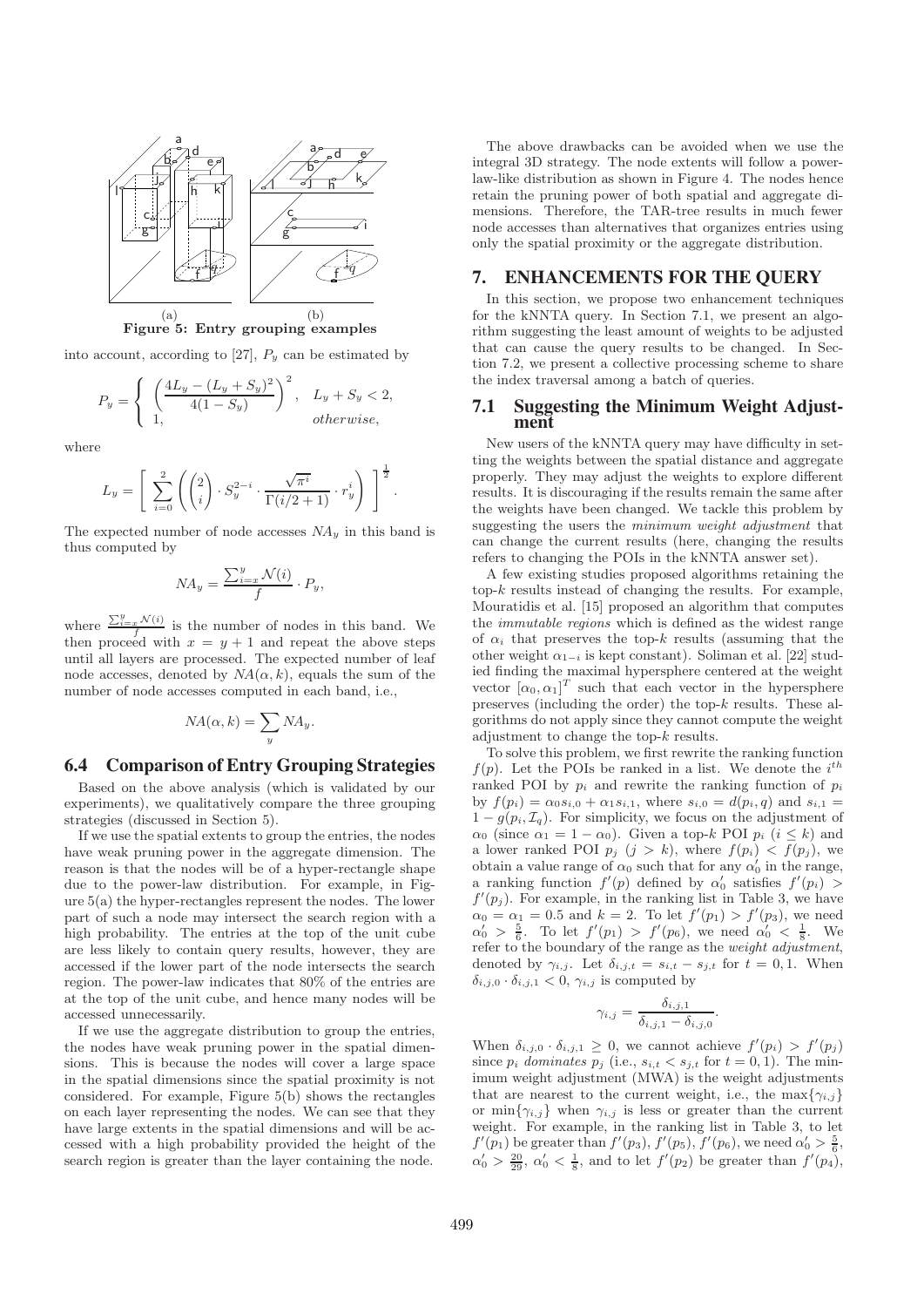Table 3: Ranking list

|  |  | POI $s_{i,0}$ $s_{i,1}$ POI $s_{i,0}$ $s_{i,1}$                                                                                                                                                                                  |  |
|--|--|----------------------------------------------------------------------------------------------------------------------------------------------------------------------------------------------------------------------------------|--|
|  |  | $\begin{tabular}{ c c c c c c c c } \hline $p_1$ & $0.25$ & $0.10$ & $p_4$ & $0.35$ & $0.25$ \\ $p_2$ & $0.10$ & $0.30$ & $p_5$ & $0.025$ & $0.60$ \\ $p_3$ & $0.20$ & $0.35$ & $p_6$ & $0.60$ & $0.05$ \\ \hline \end{tabular}$ |  |

 $f'(p_5)$ ,  $f'(p_6)$ , we need  $\alpha'_0 < \frac{1}{6}$ ,  $\alpha'_0 > \frac{4}{5}$ ,  $\alpha'_0 < \frac{1}{3}$ , respectively. The MWA of  $\alpha_0$  is either  $\alpha'_0 < \frac{1}{3}$  or  $\alpha'_0 > \frac{20}{29}$ , since  $\frac{1}{3}$ and  $\frac{20}{29}$  and are nearest to the current weight 0.5 when the weight adjustment is less and greater than 0.5, respectively. More precisely, the MWA for  $\alpha_0$  comprises two values  $\Gamma_l$ and  $\Gamma_u$  that are computed by:

$$
\begin{cases} \Gamma_l = \max\{\gamma_{i,j}\} \text{ for } \delta_{i,j,0} < 0, i \leq k, j > k, \\ \Gamma_u = \min\{\gamma_{i,j}\} \text{ for } \delta_{i,j,0} > 0, i \leq k, j > k. \end{cases}
$$

The MWA will change exactly one of the top-k POIs and keeps the other top- $k$  POIs (the order within top  $k$  may change). For example, if we change  $\alpha_0$  to 0.75 in the above example, the new top-2 POIs will be the current  $p_2$  and  $p_5$ .

A straightforward way to compute the MWA on the TARtree is as follows: After finding the top-k POIs, for each of the top- $k$  POIs  $p$ , we continue the BFS until the queue is empty. If the ejected entry  $e$  is dominated by  $p$ , we continue. Otherwise, we compute and update the (tentative) MWA if e is a leaf entry, or continue the BFS if e is an internal entry. This approach may incur significant cost since it enumerates each of the top-k POIs and has a very weak pruning power on the lower ranked POIs (by checking the dominance).

To overcome this drawback, we propose an approach that makes use of the skyline queries. We observe that: when  $\delta_{i,j,0} > 0$  and  $\delta_{i,j,0} < 0$ , the weight adjustment computed from an entry gives an upper and lower bound on the weight adjustments computed from the child entries, respectively. The reason is, when  $\delta_{i,j,0} < 0$  and  $\delta_{i,j,0} > 0$ ,

$$
\gamma_{i,j} = \frac{\delta_{i,j,1}}{\delta_{i,j,1} - \delta_{i,j,0}} = \frac{1}{1 - \frac{\delta_{i,j,0}}{\delta_{i,j,1}}} = \frac{1}{1 - \frac{s_{i,0} - s_{j,0}}{s_{i,1} - s_{j,1}}}
$$

increases and decreases with the decrease of  $s_{j,1}$  or  $s_{j,0}$ , respectively. Therefore, to compute the MWA, we only need to consider the weight adjustments when interchange the POIs on (i) the skyline of the lower ranked POIs and (ii) the skyline of the top-k POIs with the dominating condition reversed (i.e.,  $p_i$  dominates  $p_j$  if  $s_{i,t} > s_{j,t}$  for  $t = 0, 1$ ). Therefore, after finding the top- $k$  POIs, we propose to  $(i)$ first compute the skyline of the top- $k$  POIs with the dominating condition reversed, and then (ii) compute the skyline of the lower ranked POIs and (iii) obtain the MWA by the weight adjustments interchanging the POIs on the two skylines. Note that although the proposed TAR-tree is designed for the kNNTA query, it also enables efficient answering of the skyline query, since many skyline algorithms are based on the R-tree (e.g., [18]). It is not difficult to extend the algorithm to compute the weight adjustment that leads to multiple top- $k$  POIs being changed.

#### 7.2 Collective Query Processing

To achieve high scalability when processing multiple kN-NTA queries simultaneously, we propose to process kNNTA queries in a batch fashion.

Let  $c$  be the number of queries in a batch. We use  $c$ priority queues for the BFS of the c queries. In the BFS, we access a node when the front entry is an internal entry. Some

Table 4: Data Set

| Taple 4. Data bet      |                                                                          |                                          |                                              |
|------------------------|--------------------------------------------------------------------------|------------------------------------------|----------------------------------------------|
| Name                   | Time                                                                     | Locations Check-ins                      |                                              |
| NYC<br>LA<br>GW<br>GS. | 05/2008-06/2011<br>02/2009-07/2011<br>02/2009-10/2010<br>01/2011-07/2011 | 72,626<br>45,591<br>1,280,969<br>182,968 | 237,784<br>127.924<br>6,442,803<br>1,385,223 |

front entries in the  $c$  queues may be the same (pointing to the same node). For example, if  $c = 5$ , after we insert a root node containing two entries  $R_1$  and  $R_2$ , the front entries of the c queues may be  $R_1$ ,  $R_1$ ,  $R_2$ ,  $R_2$  and  $R_1$ . To reduce the number of node accesses, we process the  $c$  queues greedily, i.e., the queues containing the most frequent front entry are processed first, which makes the accessed node be shared by the most queries. For instance, in the above example, the node  $R_1$  will be retrieved and the three queues having  $R_1$  as the front entry will be processed first. To further share the aggregate computation on the TIAs in the accessed node, we group the queries together if they have the same query time interval (i.e., the same start time and length) and process the queries as a batch. Such grouping method is effective because in real applications users are usually given only a few options for the query time interval (e.g., one day or one week from now) by default.

# 8. EXPERIMENTS

In this section, we empirically evaluate the cost analysis, the TAR-tree and two enhancements for the kNNTA query.

Experiments Setup. We use four real-world data sets: NYC, LA, GW and GS. NYC and LA [1] are two LBSNs for the New York City and Los Angeles, respectively (generated from Foursquare tips), GW [7] is the LBSN Gowalla and GS [11] is the LBSN Foursquare (generated from checkins posted on Twitter). The details of the data sets are listed in Table 4. We implement the R-tree with the R\* tree [3] and the TIA with the Multi-version B-tree. Given the vast memory capacity of modern computers, the R-tree is kept in memory and each TIA is assigned a maximum of 10 buffer slots. To simulate real scenarios, unless otherwise specified, the R-tree node size is set to 1024 bytes (and hence the node capacities are 50 and 36 for 2- and 3-dimensional entries respectively), the epoch length is set to 7 days, and a location needs to have 15, 10, 100 and 50 check-ins for the four data sets respectively to be treated as an effective public POI and indexed. For each data set, we generate 1,000 queries with the query point uniformly sampled from the data set and the query time interval uniformly sampled from  $2^0, 2^1, \ldots, 2^9$  days. By default  $k = 10$  and  $\alpha_0 = 0.3$ .

The experiments are conducted on a 64-bit Windows desktop computer with a 3.40GHz Intel(R) Core(TM) i7-2600 CPU and 16GB RAM. All algorithms are implemented in Java. For all sets of experiments (except the validation of the cost analysis), we measure the CPU time and number of node accesses. All presented results are averaged over the 1,000 queries. Due to the space limitation, we only present the results of GW and GS. The results of NYC and LA are consistent with those of GW and GS, and hence are omitted.

### 8.1 Validation of the Cost Analysis

In this set of experiments, we evaluate the cost analysis by comparing the **estimated**  $f(p_k)$  and number of leaf node accesses with the measured ones.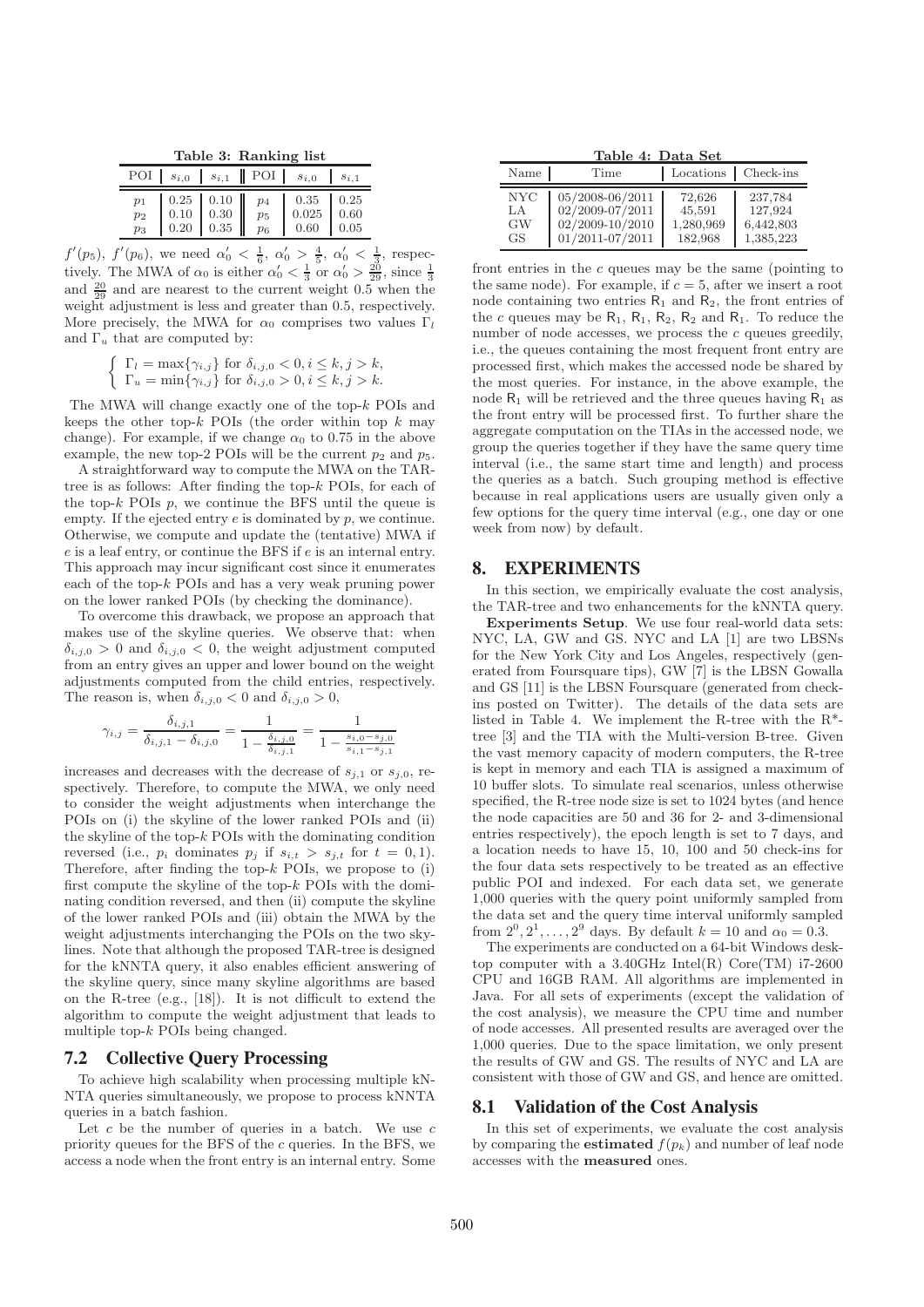

Figure 6: Cost analysis validation by varying  $k$ Varying  $k$ . We first evaluate the analysis by varying  $k$ from 1 to 100. The results are plotted in Figure 6. Figures  $6(a)$  and  $6(b)$  show the comparison of the estimated and measured  $f(p_k)$ . We can see that  $f(p_k)$  increases with the increase of  $k$  as expected. The estimates are very close to the actual values when  $k \geq 5$ . The estimate is less accurate when  $k < 5$ , especially on GS, which is due to the large variance of  $f(p_k)$  when  $k < 5$  and only a few POIs have large aggregate values. Figures  $6(c)$  and  $6(d)$  present the comparison of the estimated and measured number of node accesses. We can see that with the increase of  $k$  the number of leaf node accesses increases and the estimates exhibit the same growing trend as the actual values. When  $k \leq 50$ , the estimates approximate the measured values very well. When  $k > 50$ , the estimation is slightly inaccurate due to that the number of POIs computed by the power-law is less accurate when x is close to  $\hat{x}_{min}$  and it happens more frequently when  $k$  is larger. This problem can be addressed by collecting more data or introducing a more complex piece-wise fitting.

**Varying**  $\alpha_0$ . Next, we evaluate the analysis by varying  $\alpha_0$  from 0.1 to 0.9. The results are plotted in Figure 7. Figures 7(a) and 7(b) depict the comparison of the estimated and measured  $f(p_k)$ . For all values of  $\alpha_0$ , the estimates are almost identical to the actual values. Figures  $7(c)$  and  $7(d)$ illustrate the comparison of the estimated and measured number of node accesses. We can see that the number of node accesses increases moderately with the increase of  $\alpha_0$ . The estimates fluctuate closely around the actual values. When  $\alpha_0$  is close to 0.9, the estimates show an opposite growing trend to the actual values. This is due to the same problem caused by the error of the power-law fitting when x is close to  $\hat{x}_{min}$ , and can also be addressed by the same approaches. Overall, the cost analysis is accurate and can strongly indicate the query processing cost.

# 8.2 Performance of the TAR-tree

In this set of experiments, we evaluate the performance of the TAR-tree. We compare the TAR-tree with the two alternatives (discussed in Section 5) using the spatial extents and the aggregate distribution to group the entries, respectively. We refer to the two alternatives as the IND-spa and IND-agg, respectively. We also compare the TAR-tree with the straightforward approach (scanning the aggregate values and POIs) to measure the query processing speed up, which is referred to as the baseline.

Effect of the LBSN Growing with Time. First, we



Figure 7: Cost analysis validation by varying  $\alpha_0$ evaluate the performance by simulating the growth of the LBSN with time. We take a snapshot on each data set at  $20\%, 40\%, \ldots, 100\%$  of the time. The results are plotted in Figure 8. Figures 8(a) and 8(b) show the CPU time of different approaches. We can see that the TAR-tree runs several times faster than the IND-spa and IND-agg. The TAR-tree also runs greatly faster than the baseline. With the growth of the LBSN, the performance of the TAR-tree may slightly fluctuate (as shown in Figure 8(b)). This is due to that the TAR-tree does not adjust promptly to adapt to the current LBSN. To address the problem, we can reinsert part of the entries periodically or rebuild the TAR-tree when the performance degrades below some threshold.

Figures 8(c) and 8(d) present the number of node accesses against the growth of the LBSN. The TAR-tree consistently has the smallest number of node accesses and outperforms the IND-spa and IND-agg by a significant margin on both data sets. On GW, the TAR-sap incurs the largest number of node accesses, while on GS the IND-agg is the worst. This indicates that unlike the TAR-tree, the performance of IND-spa and IND-agg is unstable across different data sets. On GW, the number of node accesses in the TAR-tree marginally decreases with the growth of the LBSN. This implies that the TAR-tree performs better when there are sufficient aggregate information.



Figure 8: TAR-tree evaluation by simulating the growth of the LBSN

**Effect of**  $k$ . Next, we evaluate the performance the TARtree by varying  $k$  from 1 to 100. The results are presented in Figure 9. We can see that the TAR-tree constantly outper-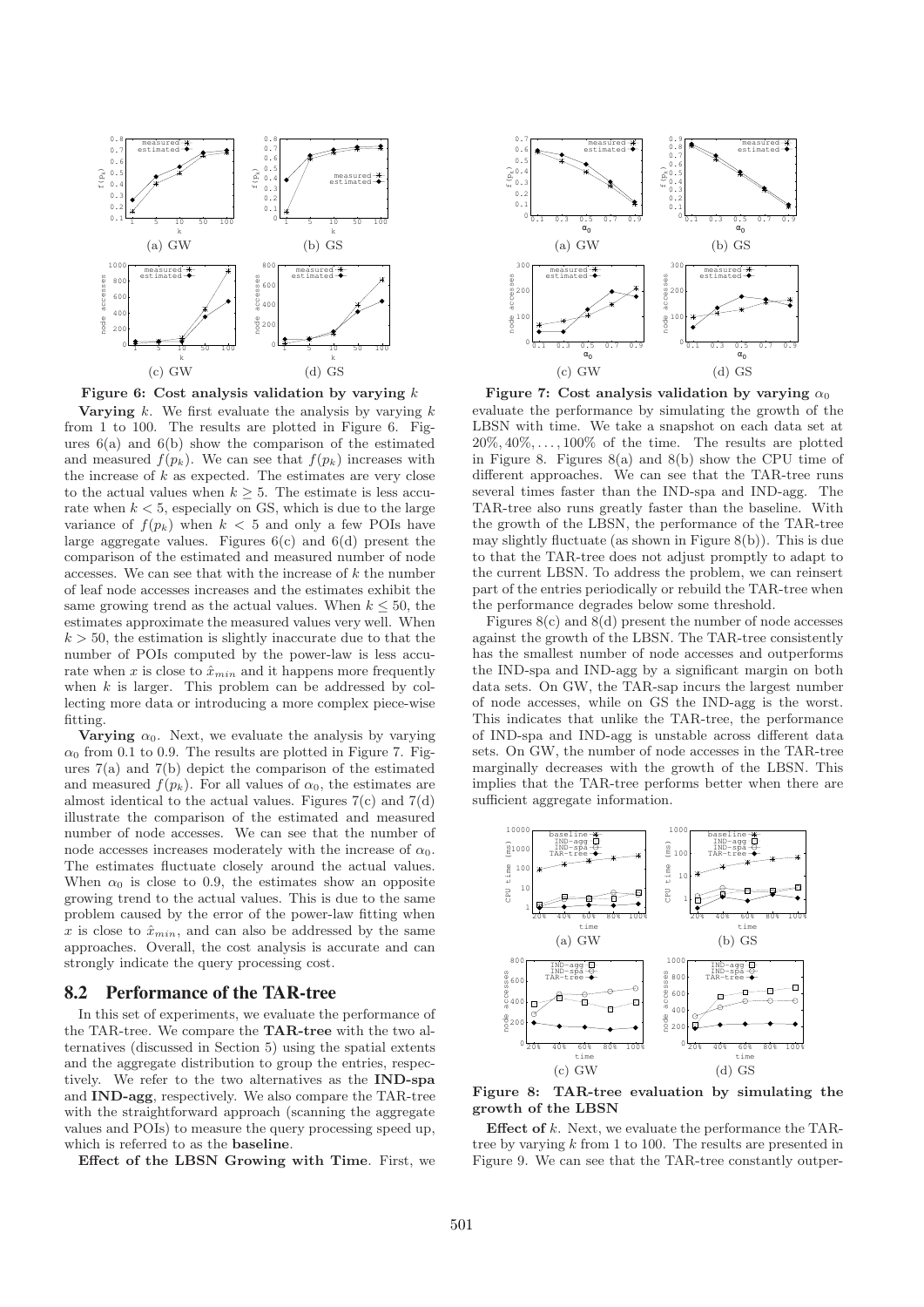

Figure 9: TAR-tree evaluation by varying  $k$ 



Figure 10: TAR-tree evaluation by varying  $\alpha_0$ 

forms all the other approaches. With the increase of  $k$ , the CPU time and number of node accesses of all approaches increase. This, as indicated by the cost analysis, is because the search region expands with the increase of  $k$  and hence accesses more nodes. When  $k \geq 50$ , as Figure 9(b) shows, the performance of the IND-agg deteriorates rapidly and its CPU time is comparable to that of the baseline. Figures  $9(c)$ and 9(d) show the number of node accesses. We can see that when  $k > 10$ , the IND-spa and IND-agg have a much larger growth rate than that of the TAR-tree. This also confirms the cost analysis (in Section 6.4) that the expanding of the search region has a larger impact on IND-spa and IND-agg.

Effect of  $\alpha_0$ . Figure 10 plots the performance of different approaches when the value of  $\alpha_0$  is varied from 0.1 to 0.9. When  $\alpha_0$  approaches 1, the importance of the spatial distance increases in the kNNTA query. Figures 10(a) and 10(b) show the CPU time and we can see that when  $\alpha_0$  approaches 1, the performance of the IND-spa and INDagg decreases and increases, respectively. This is because the IND-spa and IND-agg are optimized for the spatial and aggregate dimensions, respectively. The performance of the TAR-tree is almost unaffected by the changing of  $\alpha_0$  and the TAR-tree keeps running the fastest. Even when  $\alpha_0 = 0.1$ and 0.9, for which the IND-agg and IND-spa are supposed to have a good advantage, the TAR-tree still performs no worse than the IND-agg and IND-spa, respectively. Figures 10(a) and 10(b) present similar results on the number of node accesses. We can see that when  $\alpha_0$  approaches 1, the number of node accesses in the IND-agg increases radically. This is



Figure 11: TAR-tree evaluation by varying the epoch length



Figure 12: TAR-tree evaluation by varying the Rtree node size

because the height of the search region grows rapidly with the increase of  $\alpha_0$ , and for the IND-agg, a node is accessed (with a high probability) as long as the layer containing the node is less than or equal to the height of the search region.

Effect of the Epoch Length. We now proceed to evaluate the performance by varying the parameters of the TARtree. First, we vary the epoch length from 1 to 28 days and present the results in Figure 11. Figures 11(a) and 11(b) show that the CPU time of all approaches (including the baseline) decreases with the increase of the epoch length. This is because fewer values are added up to obtain the aggregate. Figures  $11(c)$  and  $11(d)$  show the number of node accesses and we can see that the longer the epoch length is, the fewer node accesses the TAR-tree needs to process the query. The reason is that a longer epoch length strengthens the pruning power of the TAR-tree because the aggregate of a parent node is closer to the maximum aggregate computed from its child nodes. For all epoch lengths, the TAR-tree outperforms the other approaches both in the CPU time and number of node accesses.

Effect of the R-tree Node Size. Next, we vary the R-tree node size from 512 to 8192 bytes and present the results in Figure 12. As shown in Figures  $12(a)$  and  $12(b)$ , the CPU time of the TAR-tree increases almost linearly with the increase of the node size. This is because the number of entries in a node grows linearly as the node size grows and similar operations are performed on each entry. Fig-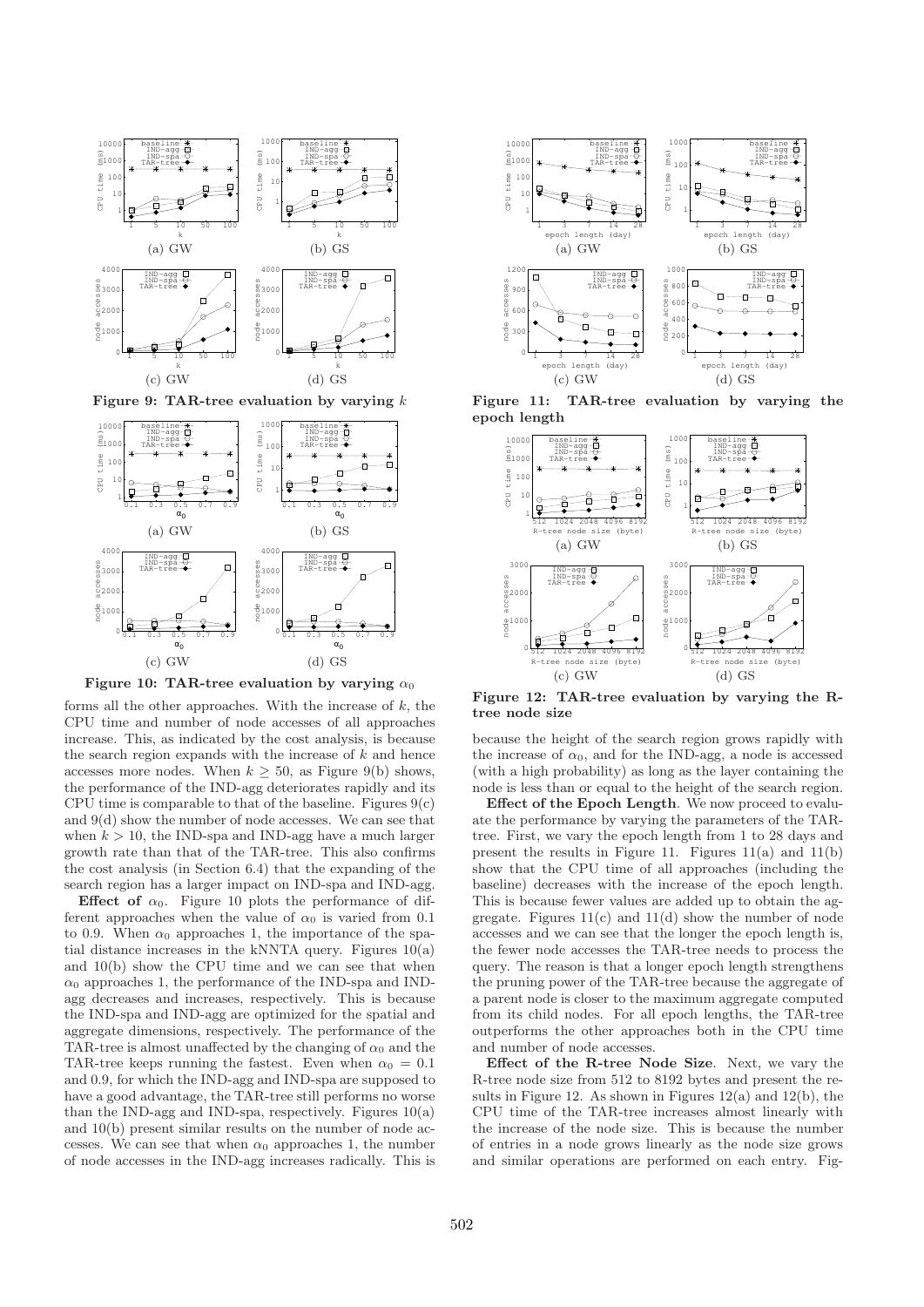

Figure 14: Computing the MWA by varying  $\alpha_0$ 

ures  $12(c)$  and  $12(d)$  show that the number of node accesses of all approaches increases with the growth of the node size. The IND-spa has the largest growth rate and the TAR-tree has the smallest growth rate. The reason is that with the increase of the node size, the node represent a larger spatial region, and thus has a relatively weak pruning power in spatial extents. Under all settings, the TAR-tree consistently outperforms all the other approaches.

# 8.3 Performance of the Weight Adjustment Algorithm

In this set of experiments, we compare the performance of the proposed weight adjustment algorithm with the straightforward approach. We refer to the proposed algorithm and the straightforward approach as pruning and enumerating, respectively.

**Varying**  $k$ . We first evaluate the algorithm by varying  $k$  from 10 to 1000. We plot the results in Figure 13. From Figures 13(a) and 13(b), we can see that pruning runs orders of magnitude faster than enumerating. The performance of enumerating degrades rapidly as  $k$  grows. This is because each top-k result is enumerated and computed against the lower ranked POIs. The CPU time of the pruning algorithm decreases marginally with the increase of  $k$ . This is because computing the skyline of the lower ranked POIs takes much less time and pays off the time spent on computing the skyline of the top-k POIs. Figures  $13(c)$  and  $13(d)$  show consistent results on the number of node accesses except that the number of node accesses decreases marginally faster than the CPU time since it incurs no node accesses to compute the skyline of the top-k POIs.

**Varying**  $\alpha_0$ . Next, we evaluate the algorithm by varying  $\alpha_0$  from 0.1 to 0.9. The results are presented in Figure 14. As Figures 14(a) and 14(b) show, the CPU time of enumerating first decreases and then increases as  $\alpha_0$  grows. Since checking the dominance is the only pruning technique used by this approach, it indicates that the pruning power of the technique is weakest when  $\alpha_0$  is around 0.1 or 0.9. The CPU time of the pruning algorithm has an opposite growing trend to enumerating. This indicates that it is more efficient to compute the skyline when the weight is skewed. Figures  $14(c)$  and  $14(d)$  present consistent results on the number of node accesses. In all settings, the proposed algorithm outperforms the baseline by a significant margin.

### 8.4 Performance of the Collective Processing Scheme

In the last set of experiments, we evaluate the collective processing scheme (collective) against the approach to processing the query individually (individual). To investigate the effect of memory buffering on processing the query individually, we assign no buffer to the TIAs.

Varying the Number of Queries. Figure 15 presents the CPU time and the node accesses as a function of the number of queries. From Figures 15(a), 15(b) and Figures  $15(c)$ ,  $15(d)$ , we can see that for the collective processing scheme, the more queries are processed collectively, the shorter the average processing time is and the smaller number of node accesses we need, respectively. This is because more queries share the index traversal. We can also see that when processing the query individually, changing the number of queries has little effect on either the CPU time or the number of node accesses. The collective processing scheme constantly outperforms processing the query individually by a big margin.



Figure 15: Collective processing by varying the number of queries

Varying the Number of Query Types. Next, we evaluate the collective processing scheme by varying the number of query time intervals (i.e., query types) from 1 to 100. Figure 16 presents the results. Since the queries are grouped by the query time interval, the efficiency of the collective processing scheme will decline when the number of query time interval increases. As Figures  $16(a)$  and  $16(b)$  show, the efficiency of the collective processing scheme does not degrade too much when there are more than 10 types of queries. The collective processing scheme keeps running several times faster than processing the queries individually. Figures  $16(c)$